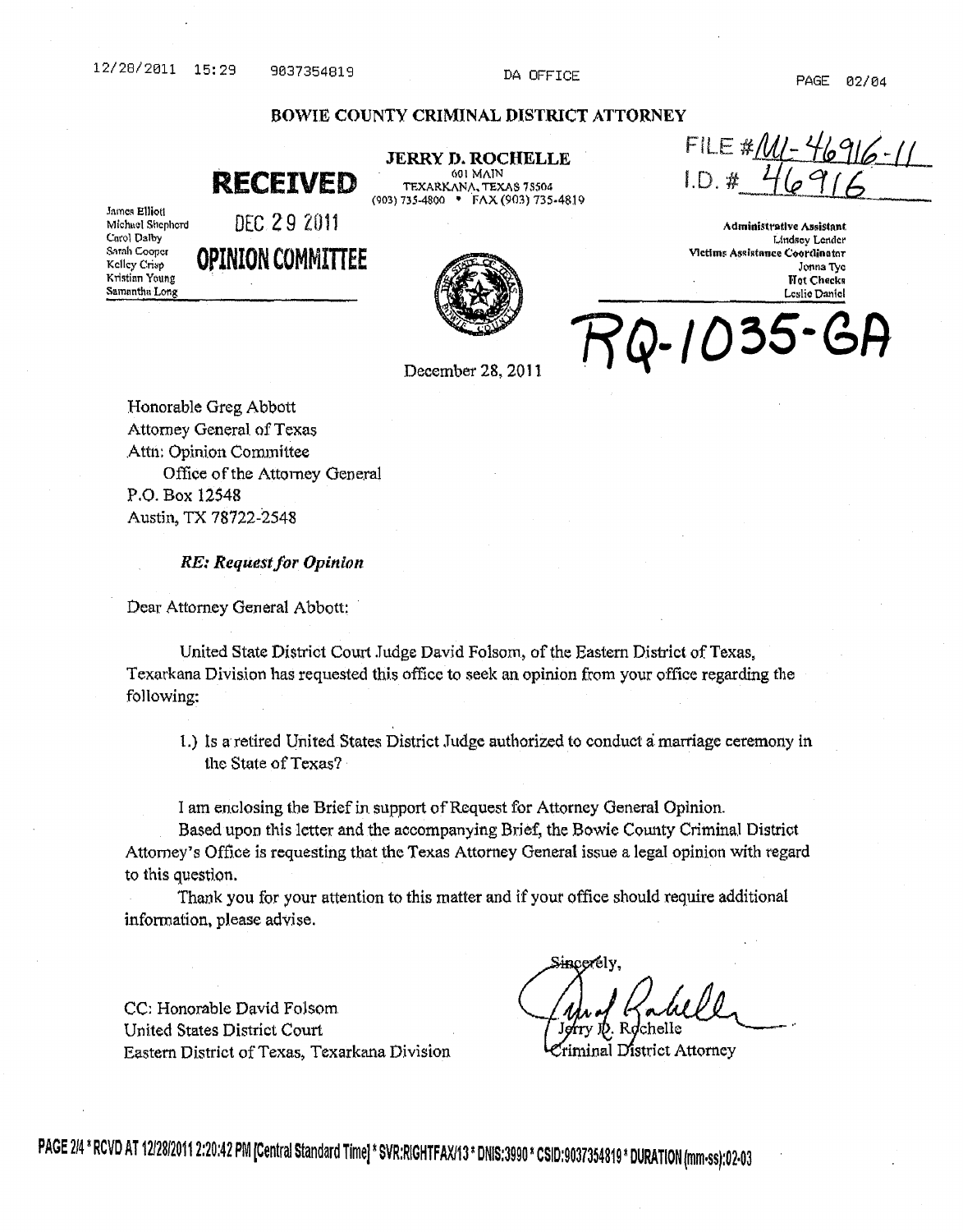## BRIEF IN SUPPORT OF REQUEST FOR ATTORNEY GENERAL OPINION

This Brief in Support of Request for Attorney General Opinion is filed herein with the accompanying letter request dated December 28. 2011.

### **QUESTION**

1.) Is a retired United States District Judge authorized to conduct a marriage ceremony in the State of Texas?

### BACKGROUND AND FACTS

On occasion, United States District Judge David Folsom is requested to perform a marriage ceremony in the State of Texas and pursuant V.T.C.A., Family Code  $\S2.202$  (a)(4) does so. Judge Folsom who has over twelve (12) years of service as a United State District Judge has announced his intention to retire and has asked this office to seek an Attorney General's Opinion as to whether he upon retirement or any other retired federal judge may perform marriage ceremonies.

### LEGAL AUTHORITIES

#### $Y.T.C.A., Family Code §2.202 (a)(4)$

(4) a justice of the supreme court, judge of the court of criminal appeals, justice of the courts of appeals, judge of the district, county, and probate courts, judge of the county court at law, judge of the courts of domestic relations, judge of the juvenile courts, retired justice or judge of those courts, justice of the peace, retired justice of the peace, or judge or magistrate of a federal court of this state.

#### $V.T.C.A., Family Code §2.202(b)$

(b) For the purpose of this section, a retired judge or justice is a former judge or justice who is vested in the Judicial Retirement System of Texas Plan One or the Judicial Retirement System of Texas Plan Two or who has an aggregate of atleast 12 years of service as judge or justice of any type listed in Subsection (a)(4).

# **DISCUSSION**

There is no question that a sitting federal judge is authorized to conduct a marriage ceremony in Texas. V.T.C.A., Family Code  $\S2.202$  (a)(4) states: